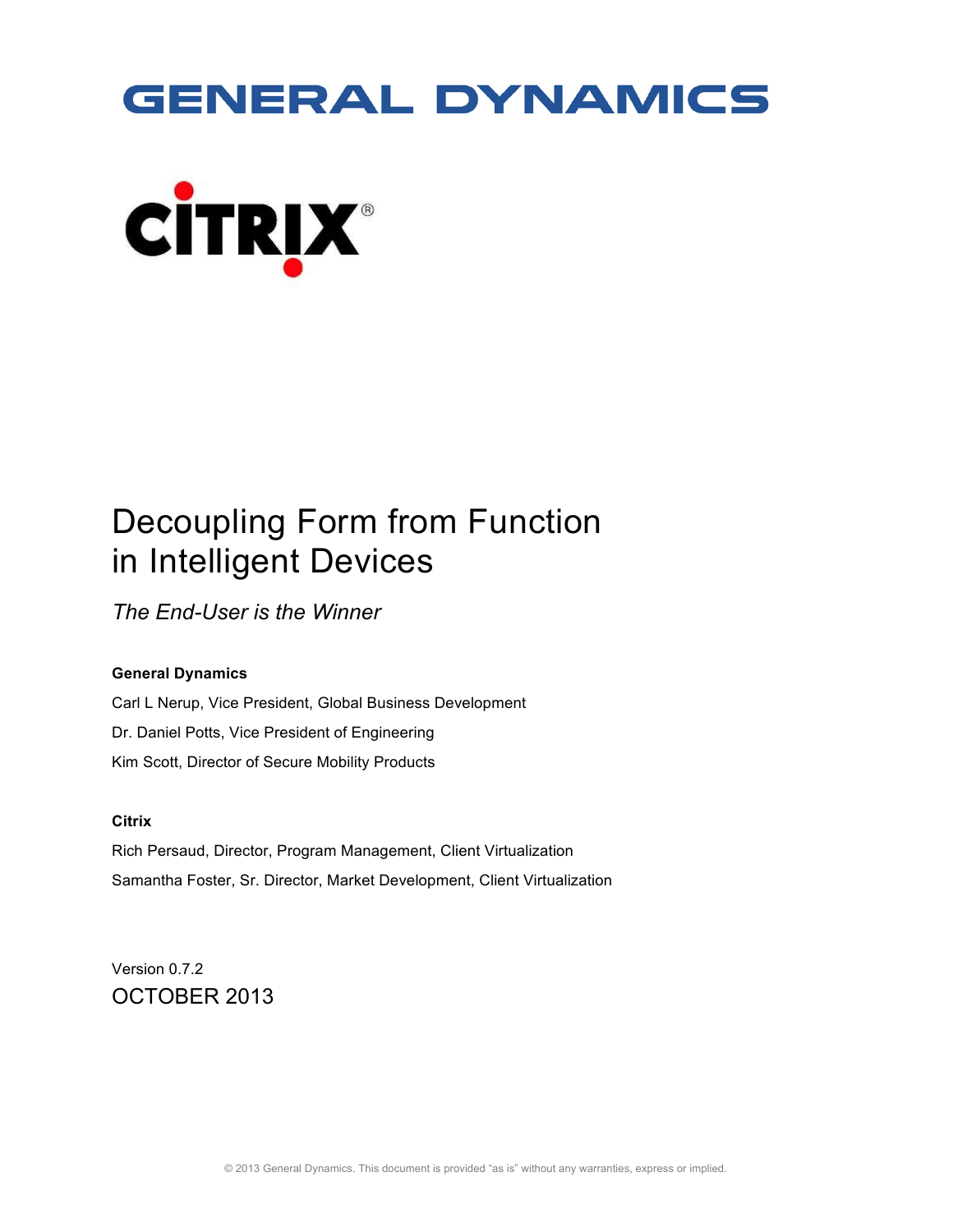## Table of Contents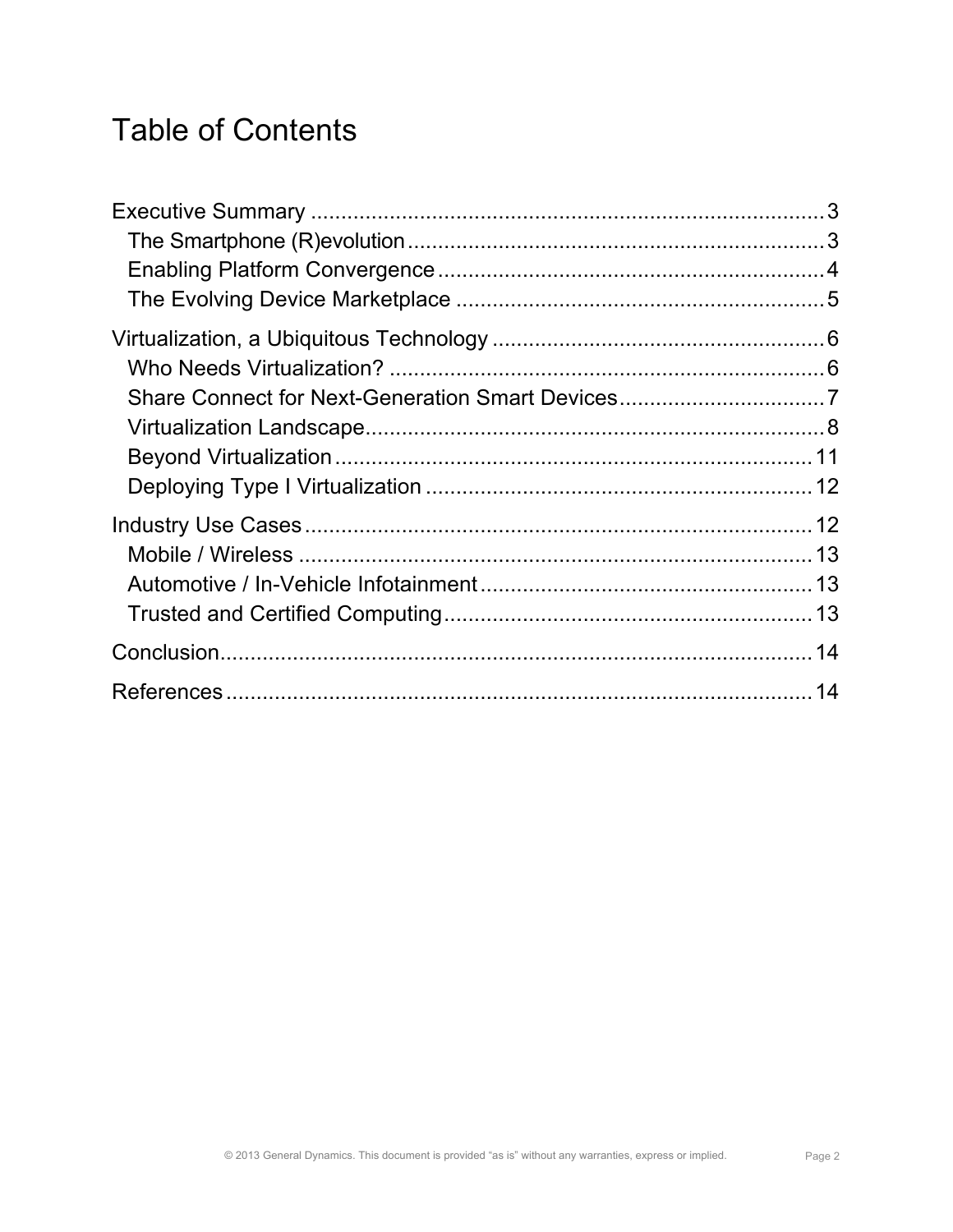## Executive Summary

### The Smartphone (R)evolution

Global smartphone penetration has climbed from under 35% in 2011 to topping 60% in 2013 (comScore). Total shipment volumes are expected to reach 865 million units, up 32% from 2012 (Digitimes Research). Global tablet growth is comparably aggressive, up 59% from 2012 to a projected high of 229 million units this year (IDC). By contrast, the PC market is in its fifth year of steady decline, down 11% for 2013 (Gartner).

These trends do not simply indicate a market shift from desktop to mobile devices. Rather, they point to a deeper paradigm shift away from a one-size-fits-all approach to personal and professional productivity, to one that reflects financial realities, personal preference, and ability of different types of devices to address real-world use cases.

In that vein, smartphones, tablets, notebooks, and other intelligent devices are converging into a broader



Figure 1. Shifting Device Shares 2012-1017 Gartner – April 2013 (millions of units)

definition of platforms. These platforms are defined less by visible form factor and more by the various missions they fulfill.

A key aspect of this convergence is the end of specialization: desktops and notebooks no longer "own" the domains of spreadsheets, presentations, development, gaming and other display-intensive applications; mobile phones continue to enable the core functions of voice and text messaging, but also join desktops and tablets in enabling the gamut of personal and professional use.

### Decoupling Form and Function

Once upon a time, the function of a device dictated the form. If consumers wanted to take pictures, they bought cameras. When consumers wanted to talk on the go, they bought cell phones. If consumers wanted to play games, they bought gaming consoles. To be productive at work or at home, employers and consumers acquired desktop PCs and notebook computers.

Function followed form, clear across leisure and work activities, creating distinct product categories.

Today, form and function have been neatly teased apart. Mobile phones boast integrated picture taking with specs and capabilities that trump most point-and-shoot legacy cameras. Notebooks, tablets and smartphones let users play games on par with everything but high-end gaming

### *Who Should Read This White Paper*

*This white paper and the architecture it describes will be relevant to anyone with an interest in mobile system software. In particular, the information presented in the following chapters will benefit*

- *C-level technologists and product / solutions architects*
- *Mobile software and hardware product managers*
- *Others with an active interest in building smarter, more secure and future-proof devices*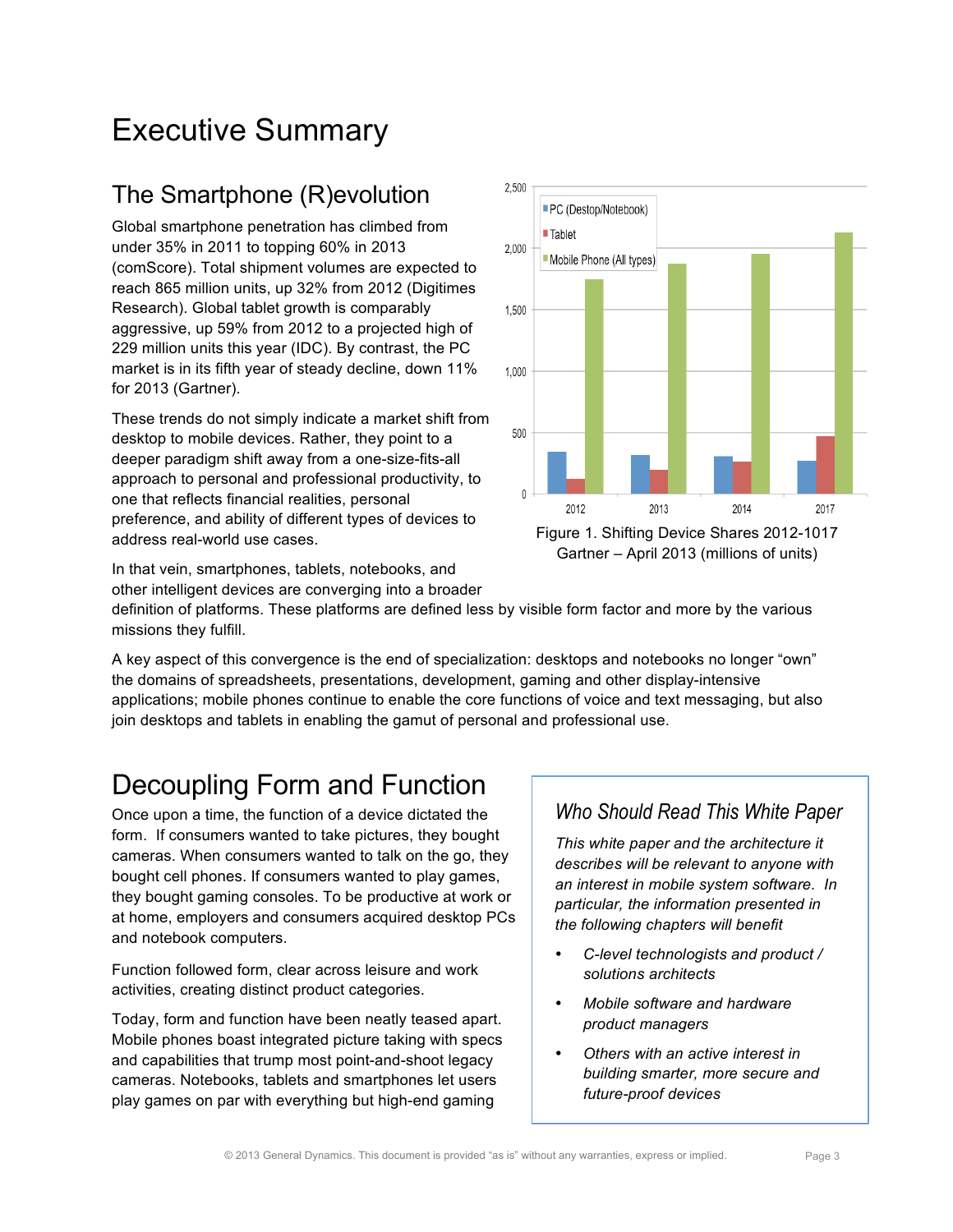consoles. And workers are no longer tied to their desks, instead exchanging e-mail, composing documents and accessing apps from smartphones and tablets.

As end-users become accustomed to choosing form and function(s) of devices to enable their professional and personal lives, it creates both opportunities and challenges for the consumer electronics and information technology industries.

#### **The Long Tail of Convergence**

Building PCs and mobile devices began as comparable exercises, but time and commoditization led the two in very different directions. At the birth of the PC marketplace, a select set of manufacturers (led by IBM) ruled the day, defining the hardware and software, and owning the entire value chain, from design to delivery. Over time, the PC itself became commoditized, with value migrating to the supply of core components (OS, CPU, memory, storage, etc.) and to brand, channel, and an independent software ecosystem.

Until recently, mobile devices represented a comparable concentration of added value: handset OEMs designed and built their wares with proprietary hardware and software, presuming to add value through careful integration of miniaturized physical devices with their own operating systems and applications. Ironically, the challenge of building high-end devices – smart phones and tablets – is leading to mobile commoditization comparable to white-box PCs. To build these high-margin, high functionality devices, mobile OEMs have turned to third parties for silicon, displays, storage, and most recently for operating systems and application software.

Unlike the PC market, integration is still the measure of mobile added-value. But similar to PCs, it is increasingly difficult to use traditional design and development techniques to deliver devices that satisfy even a single segment, let alone meet the needs of entire markets.

Meeting this "long-tailed" challenge requires rethinking device architecture to embrace this convergence.

### Enabling Platform Convergence

This purpose of this white paper is to introduce the reader to design techniques and a system software architecture that acknowledges these truths and helps device manufacturers and their ecosystem partners define, design, build and deliver converged devices.

A few basic truths underlie and drive today's convergence of computing platforms and form factors:

- Size matters, but not like it used to
- Complexity is in the eye of the beholder
- Operating systems are enablers, not universes unto themselves
- Functionality is increasingly determined by end users, not by manufacturers

#### **Size**

Today's smartphones and tablets boast computing power only found in desktops and servers just a few years ago. Mobile devices also defy conventional wisdom that limits certain applications to particular form factors – end users expect voice communications from their PCs and notebooks and increasingly compose documents, edit images and run financial software on mobile devices.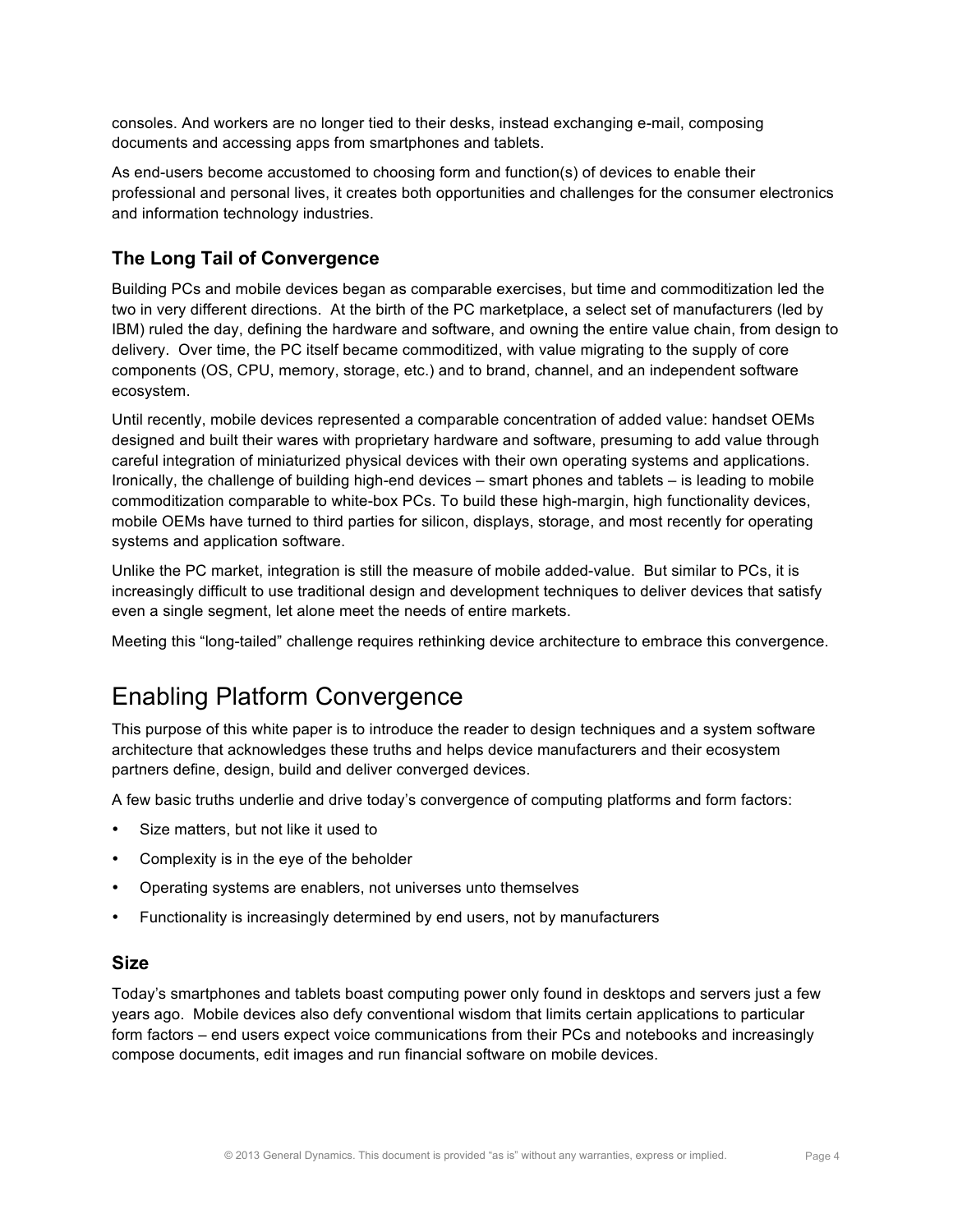#### **Complexity**

Growth in software complexity long ago outstripped comparable hardware evolution. Mobile software now boasts tens of millions of lines of code (MLoCs) at all levels, from firmware to OS to applications. The best way to tame complexity is through abstraction, not by making it someone else's problem but by letting appropriate ecosystem participants each apply their hard-won expertise in a multi-layered hardware and software "stack."

#### **Operating Systems**

The OS wars are over. It turns out that nobody really won. Instead, each OS has its fans along with a set of functions and a portfolio of applications. And thanks to technologies like virtualization, device makers needn't place their bets on a single OS any more.

#### **Functionality**

End users will always surprise suppliers by finding novel ends and purposes for devices. Instead of endlessly sub-segmenting the mobile marketplace and nervously gazing into crystal balls, device manufacturers should strive to build flexible and configurable devices to accommodate the long and growing tail of real-world applications.

### The Evolving Device Marketplace

General Dynamics and Citrix address a marketplace that is rife with contradictions. On one hand, device OEMs – manufacturers of mobile handsets, tablets, automotive systems and other intelligent devices – invest hundreds of millions of dollars annually in research and development of new mobile and embedded technologies. Today's devices feature brighter, denser displays, and faster, lower-power multi-core CPUs. These new higher bandwidth wireless interfaces and dedicated multimedia engines, and software applications are critical to enable end-users enjoy those features and the ecosystems surrounding them to monetize them. On the other hand, system software architecture reflects design thinking that's decades old, that accommodates but barely leverages the capabilities of underlying hardware and in many cases holds back and adds complexity to the applications and enabling software that truly determines the user experience.

#### **Function Still Drives Device Design**

To accommodate the decoupling of form and function, device manufacturers continue to strive to integrate capabilities in demand from a dynamic marketplace while also optimizing the costs associated with the BOM (Bill of Material) to preserve profitability.

In a historical analogy to the PC business, mobile devices (smartphones, tablets, etc.) are trending towards commoditization. The nexus of commoditization, instead of the PC motherboard, is the SoC (System on a Chip).

The real shift then is from fully custom handset and tablet design methods to platform based concepts that enable multiple functions irrespective of the form factor. This shift, in both hardware and software domains, enables re-use and also enables OEMs and ecosystems around them to act with increasing degrees of agility critical for success in markets with shrinking product life- and deployment cycles. The mobile mantra is no longer to "build a better mousetrap," but instead to build one that serves today's and tomorrow's applications, across regions and industry verticals.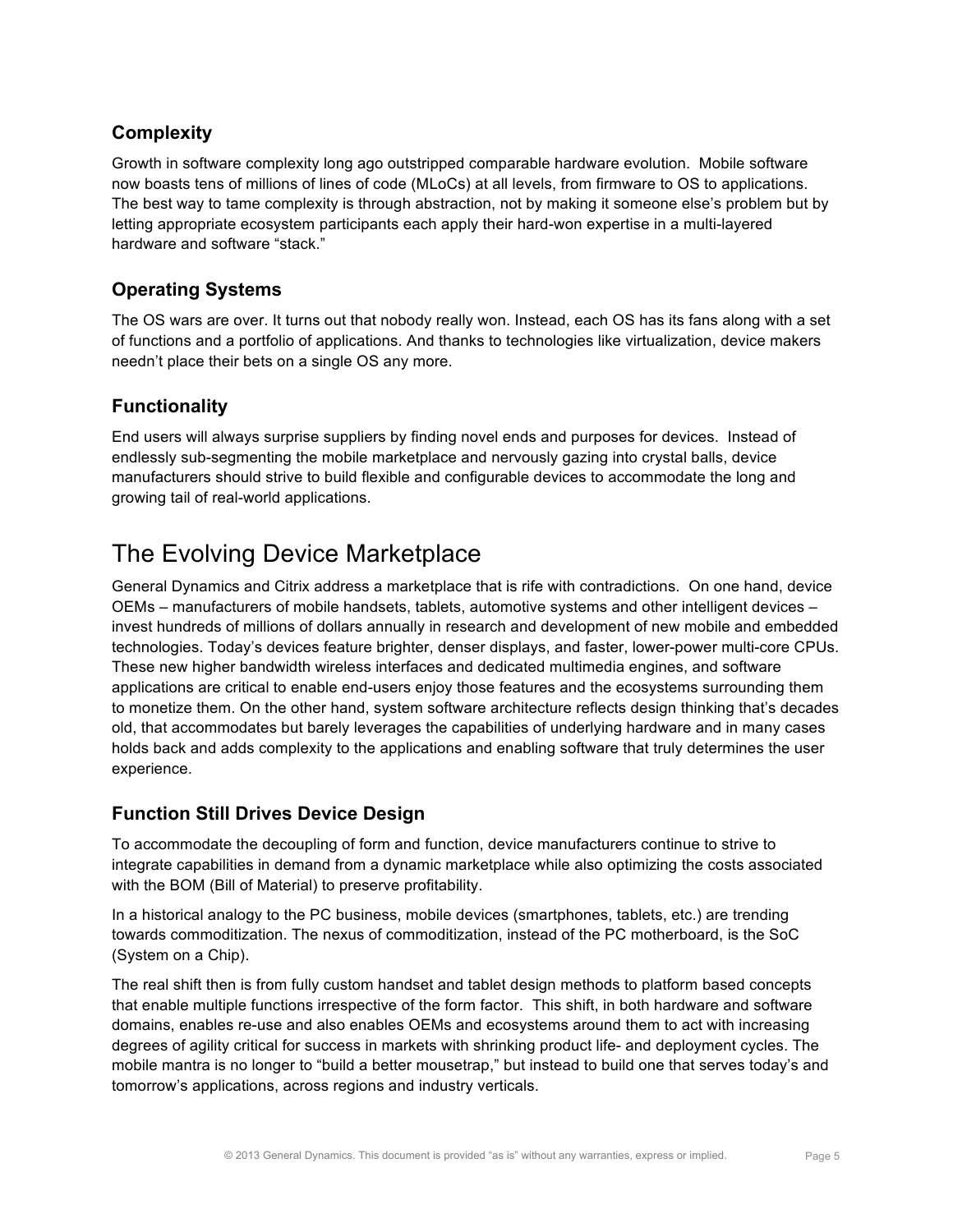### **Designing to Meet Technology Roadmaps**

One aspect of maximizing functionality independent of form is enabling devices to run two (or more) different operating systems, across a range of chipsets. In current-generation devices, a device might deploy one or more instances of Linux and/or Android; in a future generation, a different set of operating systems.

Comparably, a device shipping today might embed an available chipset, but would benefit from migrating to more powerful CPUs and higher integration in future derived product line SKUs.



Figure 2. – Designing devices to meet future tech roadmaps

## Virtualization, a Ubiquitous Technology

In the past 2-3 years, embedded chipset suppliers have begun to integrate IP and capabilities previously only found in datacenters and robust desktop systems: multicore CPUs, GPUs, sophisticated memory management and hardware support for virtualization.

When most readers encounter the term "virtualization", they think of:

- Datacenter and cloud-based technology for enabling provisioning and resource scaling
- Desktop software to let Windows users run legacy operating systems or to let Mac OS users run Windows or to run other operating systems (Linux, BSD, etc.) and applications on top of them

However, CPUs found today in smartphones and tablets are every bit as capable of supporting virtualization as PC-based equivalents, with analogous applications in mobile and embedded systems.

### Who Needs Virtualization?

Mobile / embedded virtualization may seem like overkill, but real-world requirements drove development of embedded hypervisors and the integration of virtualization support into embedded CPU architectures. These requirements include needs for:

- Stronger isolation among software components for secure and certifiable devices
- Support for in-place re-hosting of existing embedded software, especially legacy RTOS-based software stacks and pre-certified baseband stacks
- Consolidation of multiple CPUs and disparate software stacks onto a single multi-core SoC, to cut costs, improve performance, and optimize energy consumption
- Simultaneous hosting of multiple operating systems and multiple instances of one OS for "multipersona" devices and to support trusted computing and enterprise mobility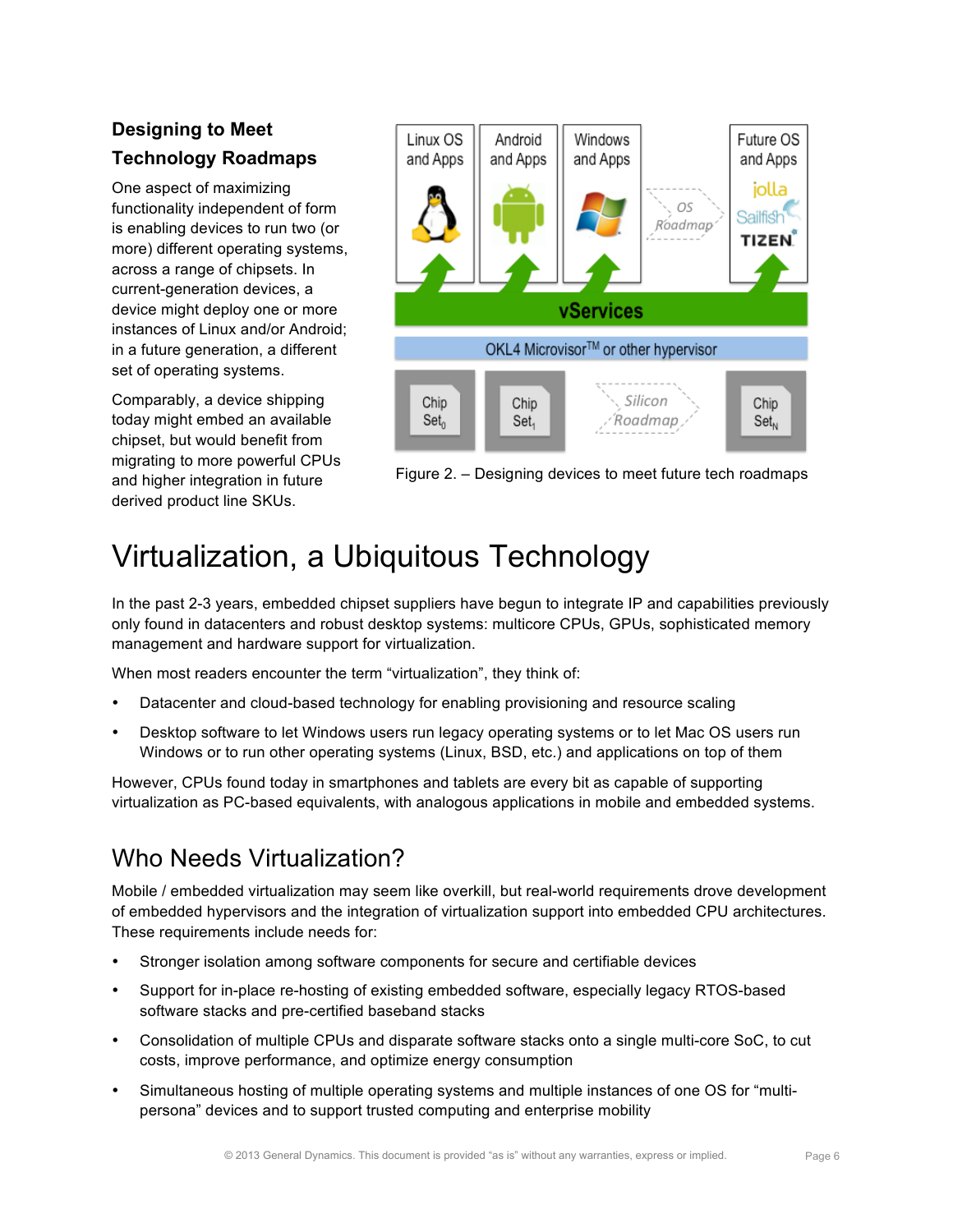#### **Impact on and Support from Silicon Architectures**

These and other requirements have led to new trends in silicon sourcing and chipset design:

- Deployment of desktop/datacenter CPUs in embedded applications, e.g., x86/IA silicon in automotive designs, leveraging software interoperability and Intel ® Virtualization Technology (VT)
- Reinvention of the Intel® Architecture, embodied in Intel® Atom™ family CPUs, to address energy and thermal requirements of mobile and embedded applications
- Integration of hardware support into the leading mobile/embedded ARM architecture, starting with ARM Cortex-A15
- Introduction of comparable virtualization support in other embedded processor families, e.g., Power Architecture, MIPS, Xtensa, et al.

### GD Connect™ for Next-Generation Smart Devices

Part of General Dynamics' GD Protected™ family of software and applications for securing mobile communications devices, GD Connect services help manufacturers (OEMs) and integrators rapidly architect and build high assurance mobile phones, tablets and other intelligent devices. In particular, GD Connect services support creating virtualized devices that deploy multiple operating systems in an architecture promoting isolation, controlled sharing and policy-based management of resources.

GD Connect is provided as a set of reusable software components, offering a rich framework for virtual machine-hosted software to communicate and share resources (memory, peripherals, etc.) in a controlled and secure manner, based upon well-defined management policies.

Devices deploying GD Connect services deliver a range of capabilities and benefits to device OEMs and end-users alike:

- Support for ARM and Intel CPU architectures
- Transparent hosting of both industry-standard and specialty operating systems – Linux, Android, Windows and popular embedded RTOS platforms
- Independence from guest operating systems and the ability to work with lightweight execution environments (no OS)
- Interoperability with General Dynamics' OKL4 Microvisor, Xen and other Type I hypervisor implementations.
- Strong isolation among execution environments for high assurance and security
- Architecture for abstracting and sharing peripherals across virtual machines
- Mandatory APIs for fine-grained policy control over access to shared resources – memory, peripherals, IPCs, etc.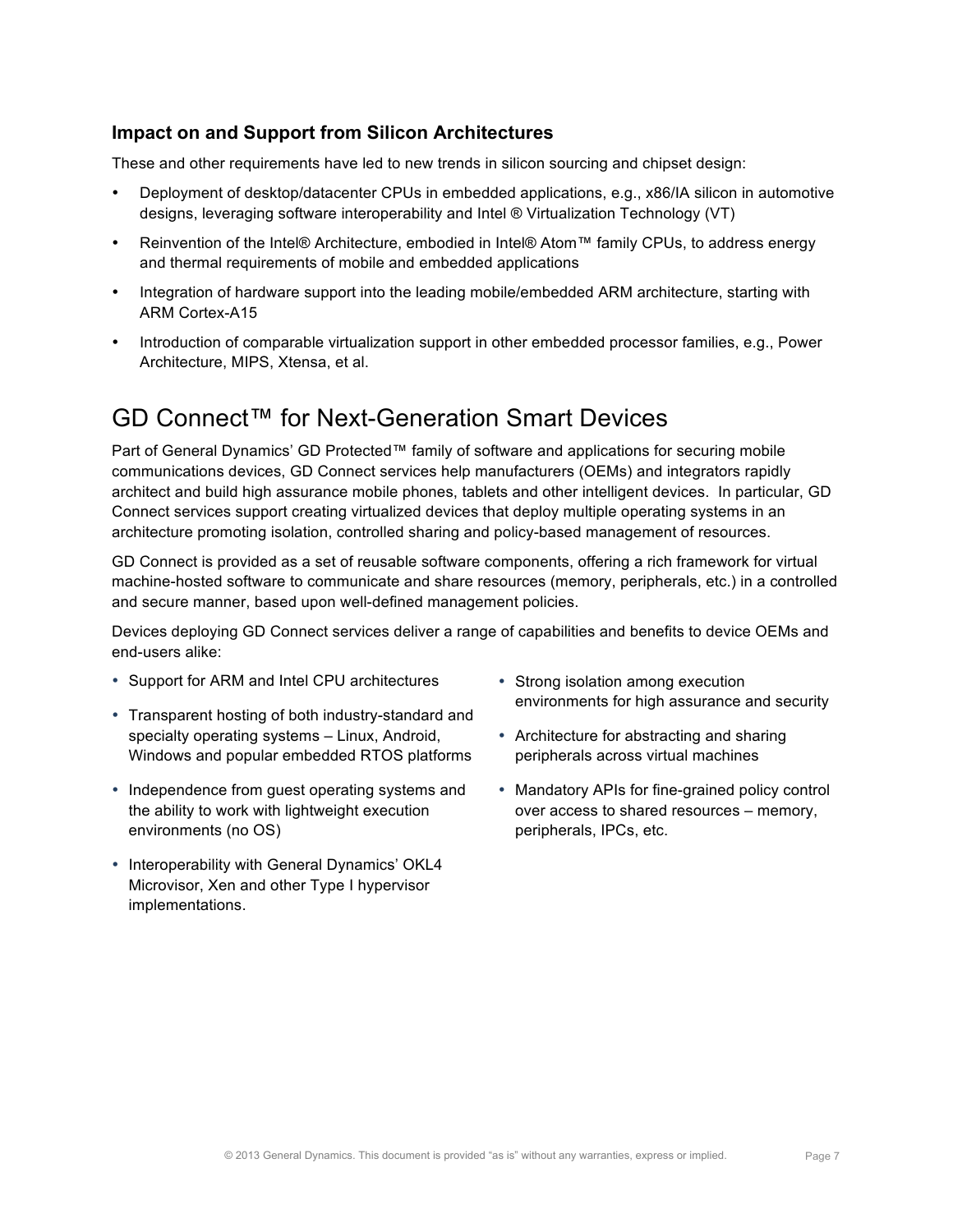### Virtualization Landscape

Even as leading silicon architectures integrate support for virtualization in hardware, the role of the hypervisor remains central to the success of converged device design. Let's look at two virtualization platforms: the OKL4 Microvisor from General Dynamics and the XenClient client virtualization solution from Citrix:

#### **OKL4 Microvisor**

General Dynamics offers designers of converged systems the OKL4 Microvisor, designed from the ground up as a mobile virtualization platform. A microkernel-based embedded hypervisor - called a microvisor, OKL4 imposes a very small footprint and the right combination of performance and CPU support to target mobile telephony.

The OKL4 Microvisor is distinguished by supporting mobile virtualization, componentization, and security, enabling a new generation of applications and capabilities with impact across the mobile ecosystem.





Learn more about OKL4 at http://www.ok-labs.com/products/okl4-microvisor.

#### **Citrix XenClient**

Citrix XenClient is an advanced client virtualization platform that provides high levels of security, isolation and performance. It is a secure local virtual desktop solution which is based off the open source Xen Project™ hypervisor. XenClient is able to secure, optimize, and evolve with ever-changing device hardware through a next generation architecture, hardware-assisted security features, and an open, extensible development platform.

XenClient is designed from the ground up for ever-changing hardware with an open source, modular architecture. This next generation architecture (seen in Figure 4) disaggregates and de-privileges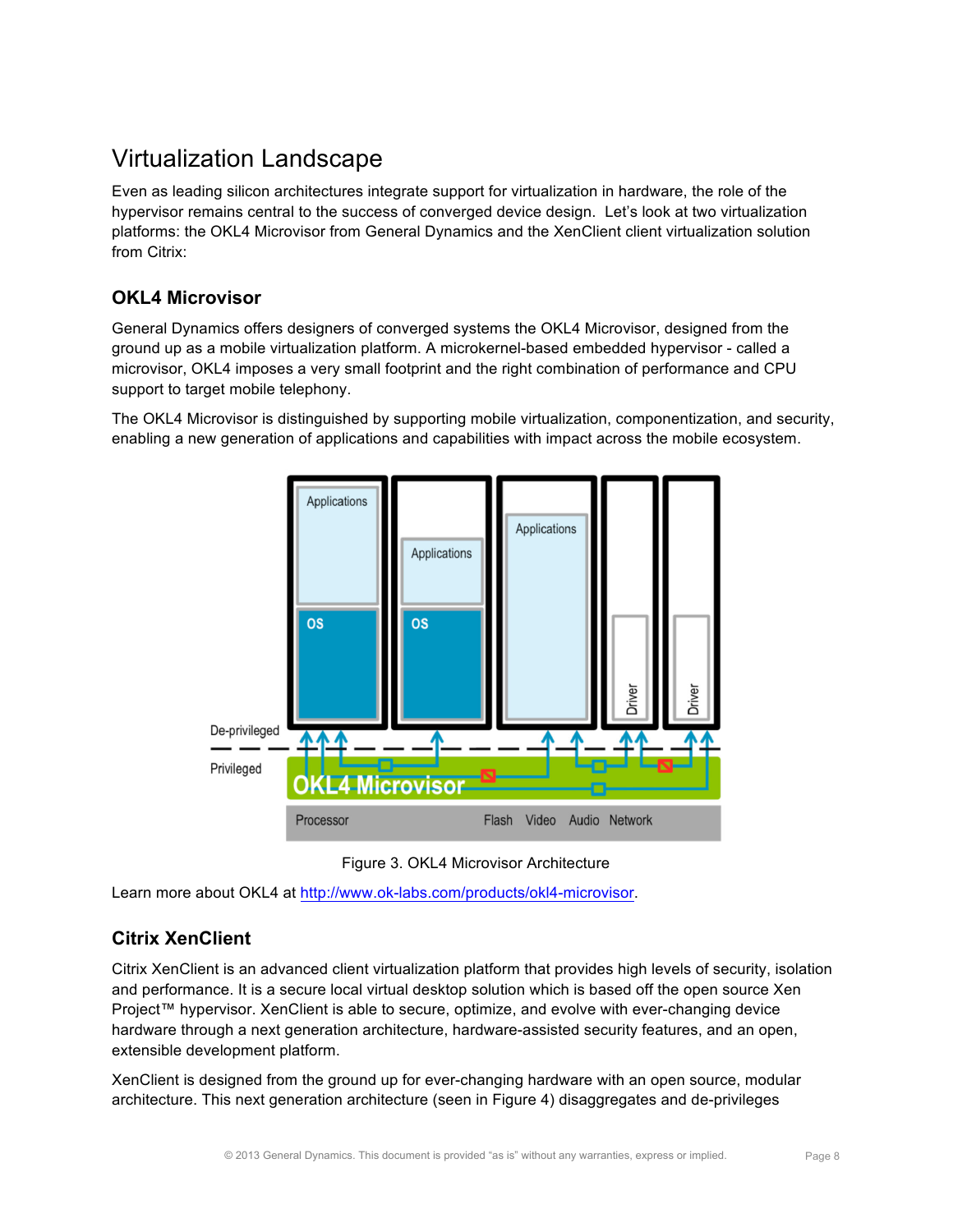components such as networking and VPNs into separate, completely isolated modules to abstract the physical hardware and reduce the device-wide impact from any single component. XenClient uses a hardened Type-1 client hypervisor, which runs on bare metal to maximize both security and performance. It is based on the mature, market-proven Xen Project™ open source hypervisor that has been battletested in public clouds and datacenters and open for inspection from third-parties. The hypervisor has been enhanced with a thin footprint that reduces the attack surface and adds additional access control mechanisms using SELinux and Xen Project Security Modules (XSM). Finally, XenClient client endpoints are centrally managed with the Synchronizer, which manages platform updates and controls granular policies of network, VPN, and isolation.



**Figure 4**. Citrix XenClient Architecture

XenClient has hardware-assisted security capabilities such as trusted boot and disk encryption that ensure only authorized users have access to critical data. It provides the ability to boot to a trusted and verified platform every time with Intel Trusted Execution Technology (TXT) technology, which validates that the system has not been compromised by verifying the integrity of the platform at boot time using the system's Trusted Platform Module or TPM. This gives XenClient the ability to boot to a trusted and verified system every time. XenClient also uses Intel AES-NI technology for hardware accelerated disk encryption to protect confidential data. Most importantly, it leverages Intel Directed I/O Virtualization Technology or VT-d to get full control over access to I/O resources obtain greater levels of isolation by isolating components including networking and physical devices. This enables further abstraction of physical hardware by virtualizing devices and assigning them directly to specific virtual machines.

XenClient also provides an open platform to allow third-parties to build on top of it. One example of this is developing and distributing extension packs with Service Virtual Machines (VMs). Service VMs are separate VMs used to offload and de-privilege services such as networking, VPN and security scanning from the hypervisor. For instance, XenClient provides network device isolation by putting network cards and VPNs into different Service VMs to protect the rest of the platform from network-based attacks. These extension packs allow organizations to meet local business and certification requirements with custom functionality, including networking, display, and security-related features. They also turn XenClient into a future-proof security platform that can quickly adapt and evolve with continuously changing device hardware.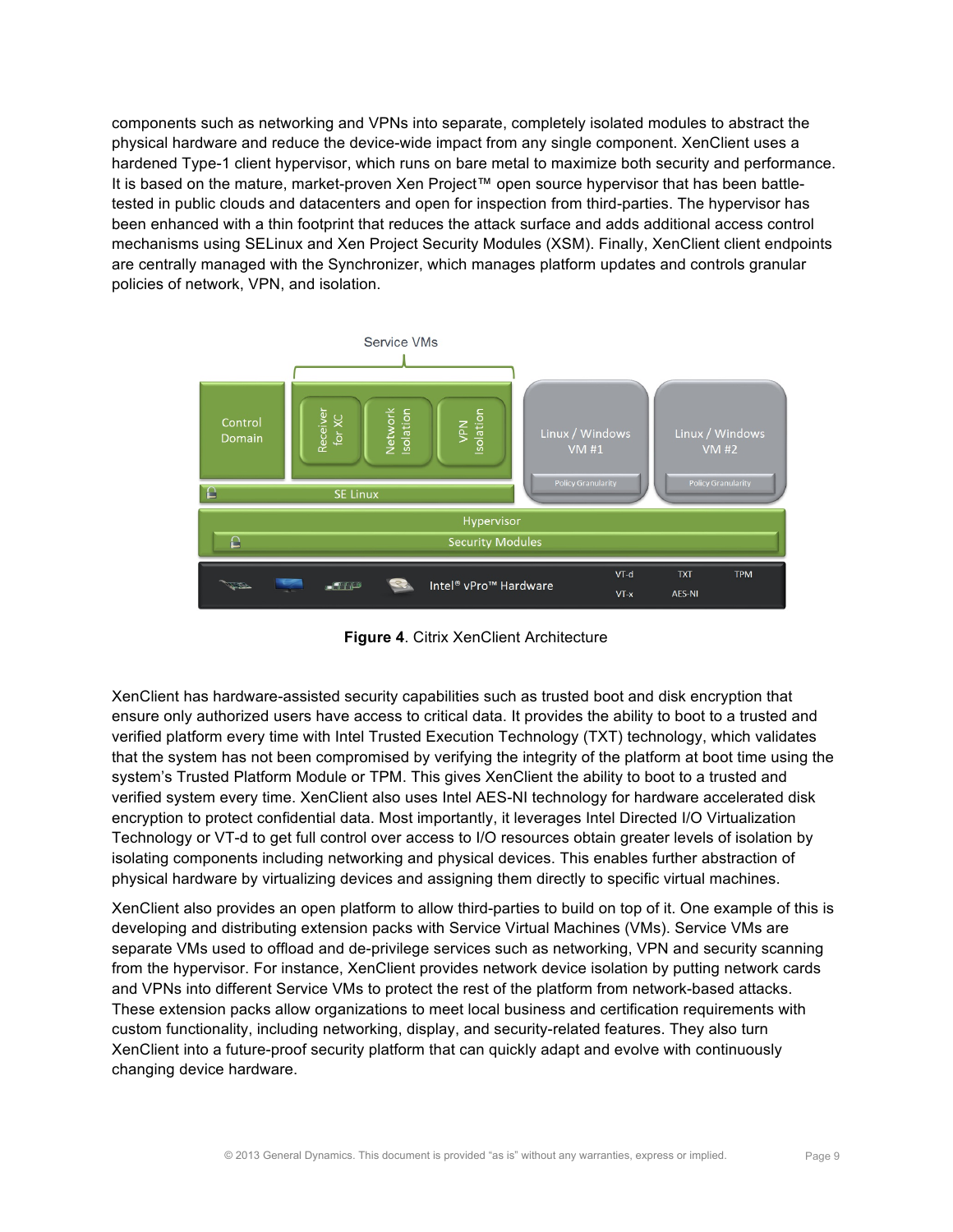Furthermore, Citrix XenClient has been optimized to deliver a rich user experience. For instance, it works on a variety of form factors through Commercial Off the Shelf (COTS) vPro hardware. This allows it to work on everything from desktops to laptops, to even Ultrabooks, tablets, and 2 in 1 convertible devices. XenClient can also run the most demanding workloads and graphic intensive 2D & 3D applications with near-native performance for an enhanced user experience. Additionally, it provides support for both Linux and Windows guest operating systems.

By providing high-assurance security and isolation while delivering a rich user experience, XenClient is able to satisfy both IT and end-users with a single solution. It satisfies IT by centrally managing endpoints and protecting critical assets and sensitive information. At the same time, it pleases end-users with a rich user experience since it can run even the most demanding workloads on bare metal. XenClient also helps organizations to execute on organizational initiatives such as mobility and reducing costs. For example, it helps support mobility for organizations by safeguarding and isolating data on mobile devices such as laptops, Ultrabooks, tablets, and 2 in 1 convertible devices. Furthermore, it reduces the Total Cost of Ownership (TCO) for IT by consolidating workloads and applications on multilevel desktops and thin clients onto a single physical system. The modular Citrix XenClient architecture is compatible with multiple open-source and proprietary drivers for virtual devices, including General Dynamics' GD Connect services.

#### **Differentiation, Open Innovation, and Intellectual Property**

Innovations in electronics, storage, manufacturing process, chipset and form factor continue to dissolve boundaries in the evolving PC ecosystem. As performance-per-watt increases, devices can support new hybrid forms. Phone form factors blend into tablets that can be docked with a keyboard. Notebooks shrink and can be detached into a separate tablet and keyboard.

Customers now face many form factors when selecting a device, but they face even more choices when using their adopted device: physical configurations, accessories, applications, cloud services and telecom operators. Further, the business priorities driving customer use cases and purchase decisions may not be the same in a few quarters, as new applications, services and device types alter the business landscape.

Client virtualization provides customers with a software platform for resilience against change in application and service ecosystems. Customers can take advantage of new innovations without losing their operational investment in existing services and applications. Citrix XenClient makes emerging and mature ecosystems available to customers on a single device, with centralized remote management.

For device manufacturers and system integrators, Citrix XenClient offers multiple architectural options for software components that integrate device hardware into a differentiated user experience. The XenClient SDK was used by the US Air Force Research Laboratory to create the ground-breaking SecureView multi-domain software appliance. XenClient's modular architecture provided high-assurance composition of open-source and proprietary components from multiple vendors, on an enterprise-grade foundation.

The Citrix XenClient platform provides developers with the efficiency of reusable commercial components along with APIs and extensible interfaces to modify system behavior for specialized use cases. This gives OEMs and system integrators both the business scalability of a horizontal solution and the integrated user experience of a vertical solution, with clear separation of proprietary extensions from the base platform.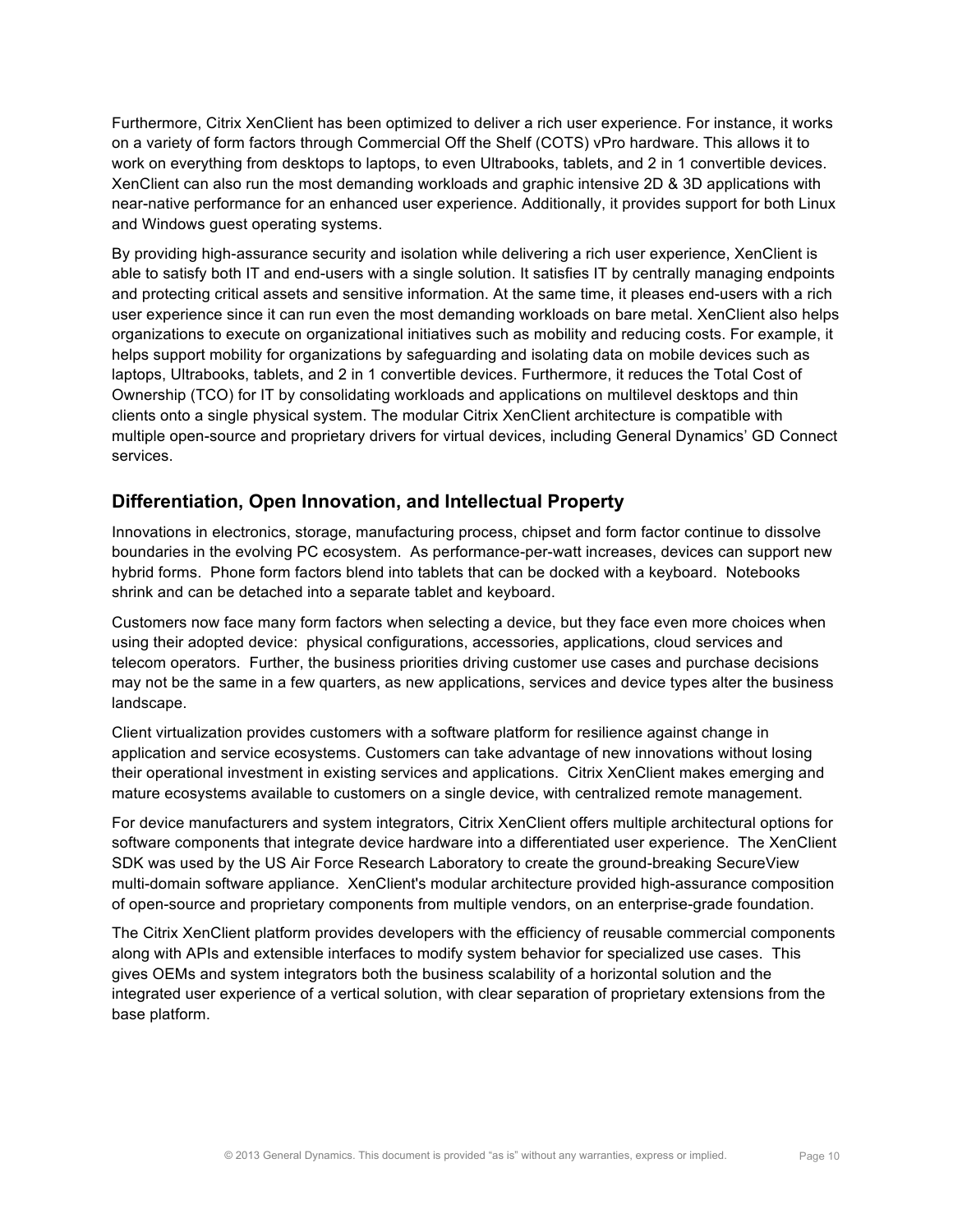### Beyond Virtualization

Mobile/embedded virtualization is a truly strategic technology that is enjoying increasing adoption across industry segments, highlighted by the wide adoption and deployment of the General Dynamics OKL4 Microvisor and the Xen Project™ hypervisor. But real-world needs go beyond containers and foreign execution environments.

Virtual machines hosting multiple and diverse guest software stacks do not exist in a vacuum. System development methods need to acknowledge that while intentionally isolated, virtual machines need to communicate with the "real world" and with one another, need to share resources, coordinate operations – "play well" together. And they must do so securely and efficiently.

#### **Real-World Example – High Assurance Solutions**

Many real-world design domains include requirements for mobile/embedded virtualization. One such domain is High Assurance, where requirements include and also surpass virtualization alone.

Beginning in the 1980s, procurement policies of the U.S. government shifted from specifying highly customized technologies to solutions built from commercial off-the-shelf (COTS) components. Today, COTS software and hardware is routinely specified to meet the needs of federal, military and civilian programs, and mobile devices are no exception.

As in many conventional enterprise settings, government organizations need to:

- Accommodate workers' desires to carry a single communications device
- Enjoy the economics of COTS devices built on the popular and fast-growing Android platform
- Secure critical communications, data and applications on a device platform that is a highly visible target for malware and other cyber-threats

Building on the OKL4 Microvisor, General Dynamics evolved a vision for a High Assurance Framework (HAF) to foster implementation of high assurance platforms across the commercial mobile devices ecosystem. Starting with OKL4, the HAF integrates and accommodates best-in-class off-the-shelf components from commercial software suppliers (ISVs) and also free and open source software (FOSS) projects.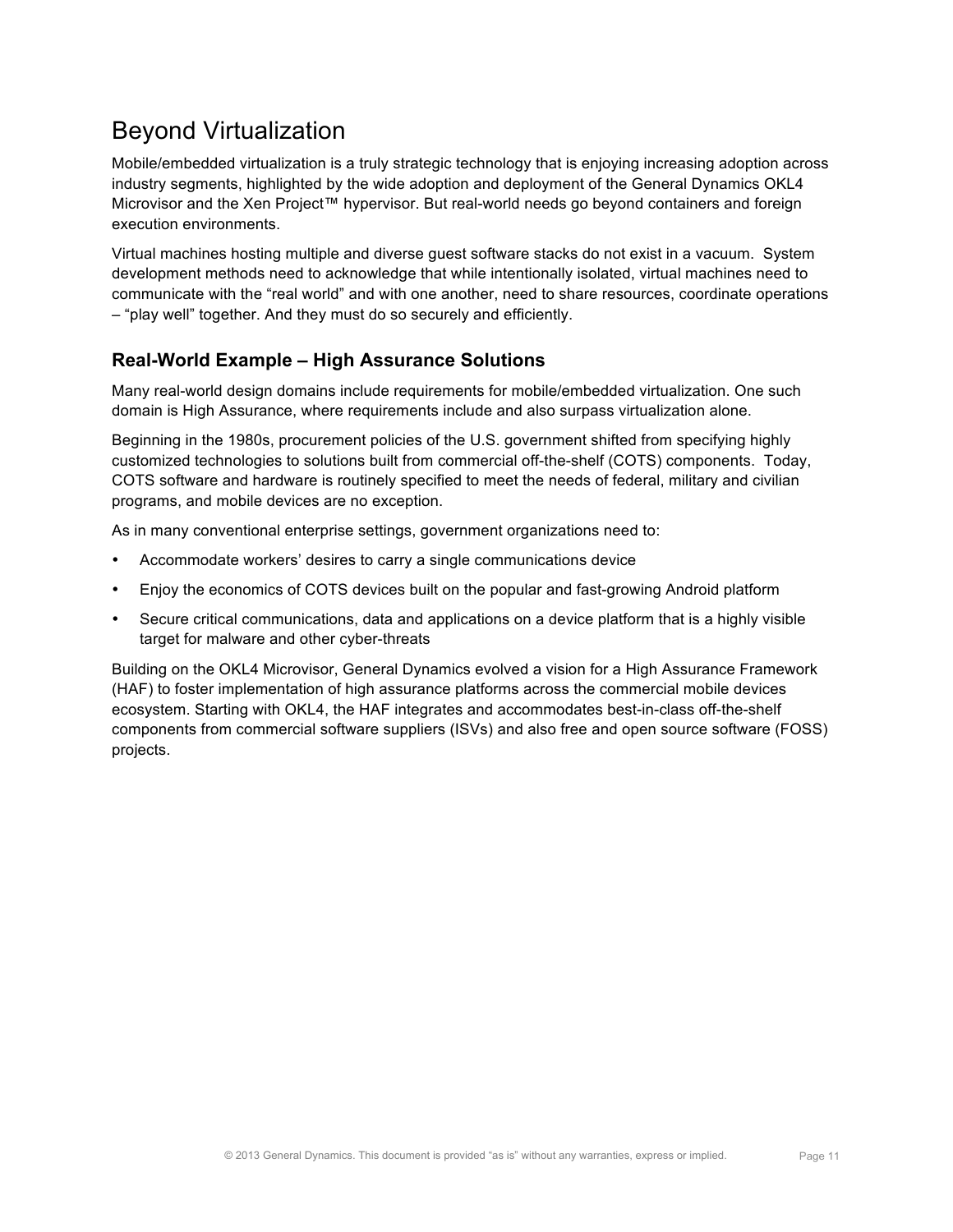

Figure 5 – General Dynamics High Assurance Framework

At the foundation of the High Assurance Framework lies the OKL4 Microvisor, with HAF functional blocks residing in individual fully isolated virtual machines--and the "plumbing" that connects the functional blocks is built from GD Connect services.

### Deploying Type I Virtualization

Deploying a Type I hypervisor in today's consumer electronics (CE) environment carries its share of challenges. Foremost are time-to-deployment and time-to-volume, success-critical metrics directly related to the complexity of modern consumer electronics device designs.

In the "old days" of the PC business, all systems fielded one OS running over one chipset design. The major players – OS and silicon vendors – collaborated to deliver a bootable system and enable core peripheral interfaces.

In today's dynamic consumer device marketplace, OEMs develop and deploy with myriad chipset types and designs, and face requirements for two, three or more different operating systems to handle system and application-level chores. Instead of the "PC-AT virtual machine," designers can now avail themselves of Type I hypervisors to normalize and abstract the OS-silicon interface. But the complexity of embedded peripherals, multiple CPU cores, diverse software stacks and communications among them easily outstrips the capabilities of hypervisors alone, especially in the compressed life-cycles endemic to the CE marketplace.

To meet the complex demands of the CE market for rich capabilities and accelerated product delivery, General Dynamics offers GD Connect services.

## Industry Use Cases

This approach to Dual OS deployment approach is not without meaningful proof points in the industry today. It is a proven approach deployed by real companies to meet design challenges across multiple industry segments.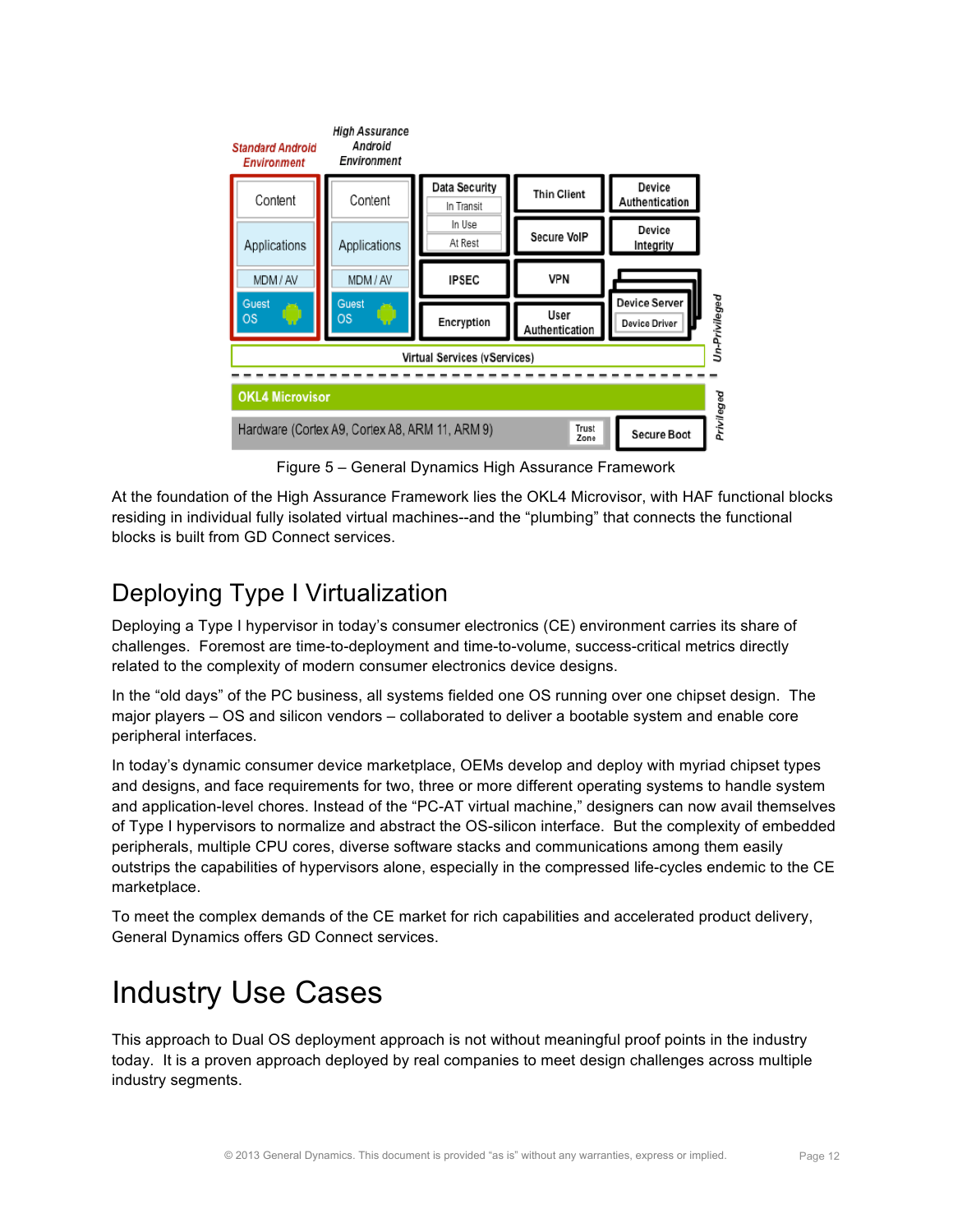### Mobile / Wireless

GD Connect services and virtualization platforms such as the OKL4 Microvisor and Citrix XenClient first found deployment in mobile devices such as laptops, smartphones and feature-phone wireless handsets. The technology fulfilled multiple missions: managing baseband communications, supporting chipset consolidation for cost-reduction in mass market devices, providing military-grade isolation and security in "superphones" and other certifiable systems for defense of government communications, and providing containerization for multi-persona handsets and tablets for enterprise mobility.

Mobile/wireless OEMs, network operators and integrators look to GD Connect services to both simplify virtualization of legacy designs and software stacks, and as a toolbox for accelerating design of nextgeneration smartphones and tablets. For certified/legacy systems, these services help carry forward existing software investments by abstracting hardware and reducing/eliminating requirements to recode, rebuild and recertify. For new designs, GD Connect services help developers "future proof" both platform and value-added software in anticipation of innovation on their own and silicon supplier roadmaps.

### Automotive / In-Vehicle Infotainment

The automotive industry is investing in consolidation of diverse in-car subsystems into single "head units" with a goal of reducing costs, improving reliability and enhancing the driver and passenger user experience. This integration of in-vehicle infotainment (IVI) systems with dashboard displays, rear-view cameras and other control systems builds on virtualization capabilities embodied in modern embedded CPUs and realized by system software like the General Dynamics OKL4 Microvisor.

General Dynamics' GD Connect services provide automotive device manufacturers (OEMs and Tier II suppliers) with a valuable tool to streamline integration of diverse legacy systems into a single head unit. GD Connect services provide the ideal method of secure and controlled communications among virtual machines hosting entertainment, informational and safety-critical software stacks on a single hardware platform. Building on GD Connect services' transport abstraction and support for I/O device virtualization, these isolated software stacks have better options for communication and sharing when hosted on a single CPU, and can leverage industry-specific transport mechanisms (e.g., CAN bus) when distributed over multiple hosts in a single vehicle.

### Trusted and Certified Computing

Several years ago, the National Security Agency (NSA) launched its High Assurance Platform® Program (HAP), an initiative to define a framework for development of "next generation" secure computing platforms, leveraging Trusted Computing technologies to improve protection for data, applications and networks. The NSA program demonstrated that commercial-off-the-shelf (COTS) Trusted Computing technologies can create secure, assured, manageable and usable computing platforms and components.

The NSA HAP was well received by U.S. federal, state and local government agencies (including the NSA itself and more broadly, the Department of Defense and U.S. allies), civilian organizations, and the ecosystem of contractors and suppliers that serves them.

General Dynamics, in conversation with these ecosystem partners, evolved the High Assurance Framework (HAF) to foster implementation of the NSA platform across the commercial mobile devices ecosystem. Today, the HAF forms the foundation of multiple shipping secure devices from key global device OEMs.